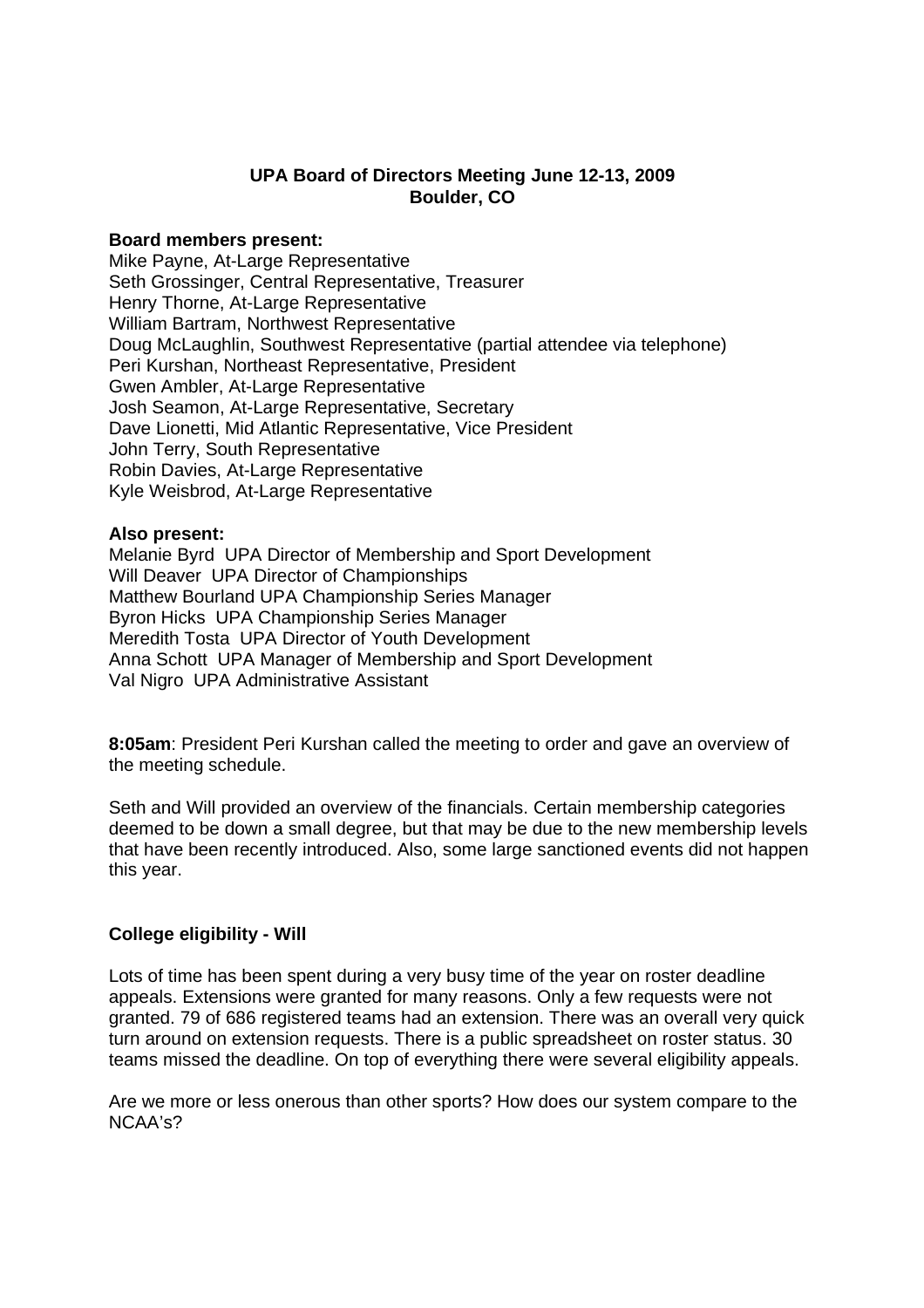Rostering in varsity sports is not done by the players. What would it take to lessen the number (~30 this year) of teams that missed the deadline.

Even if an appeal is done on process, it still takes up HQ time. There is a slippery slope of making concessions to teams who do not make deadlines.

The number of teams that have missed the series deadline has decreased over the years with a single deadline, many notifications approach.

Creating two deadlines puts a burden on teams that are currently doing things right and teams will still be able to miss the "final" deadline. 50% to 60% of team materials came into HQ in the last two days. There already is a big penalty in place and teams still miss the deadline.

**Straw poll on if we are in favor of moving towards a two deadline system:** Result: One deadline: 9 - 1 Two deadline: 1

#### **Violations and sanctions - Will**

A few years ago an attempt was made to create a violations and sanctions matrix. It turned out to be massively complex. Three attempts were made. It was realized that we need to have clearer, more strict ramifications. Raflo came up with a template.

We need a systematic log of past precedent in order to fill in the template. There is no way Board can approval the whole matrix. The Board could approve categories instead. Is the existing precedent good or bad?

There was an inconsistency in how we were treating teams that miss deadlines and can't add players, with people who can be added later due to making nationals. Past leniency was due to a less transparent system.

We are at our best when we provide a structure and process that are consistent. It's a sign of a healthy organization that decisions are examined and modified.

#### **Feedback on unrostered players**

If someone is left off of a roster between regionals and nationals the player is suspended. If someone is on the field during sections that is not on the team's roster, the team is disqualified. The justification is that we have time in the first scenario, but it feels like we're giving preference to better teams.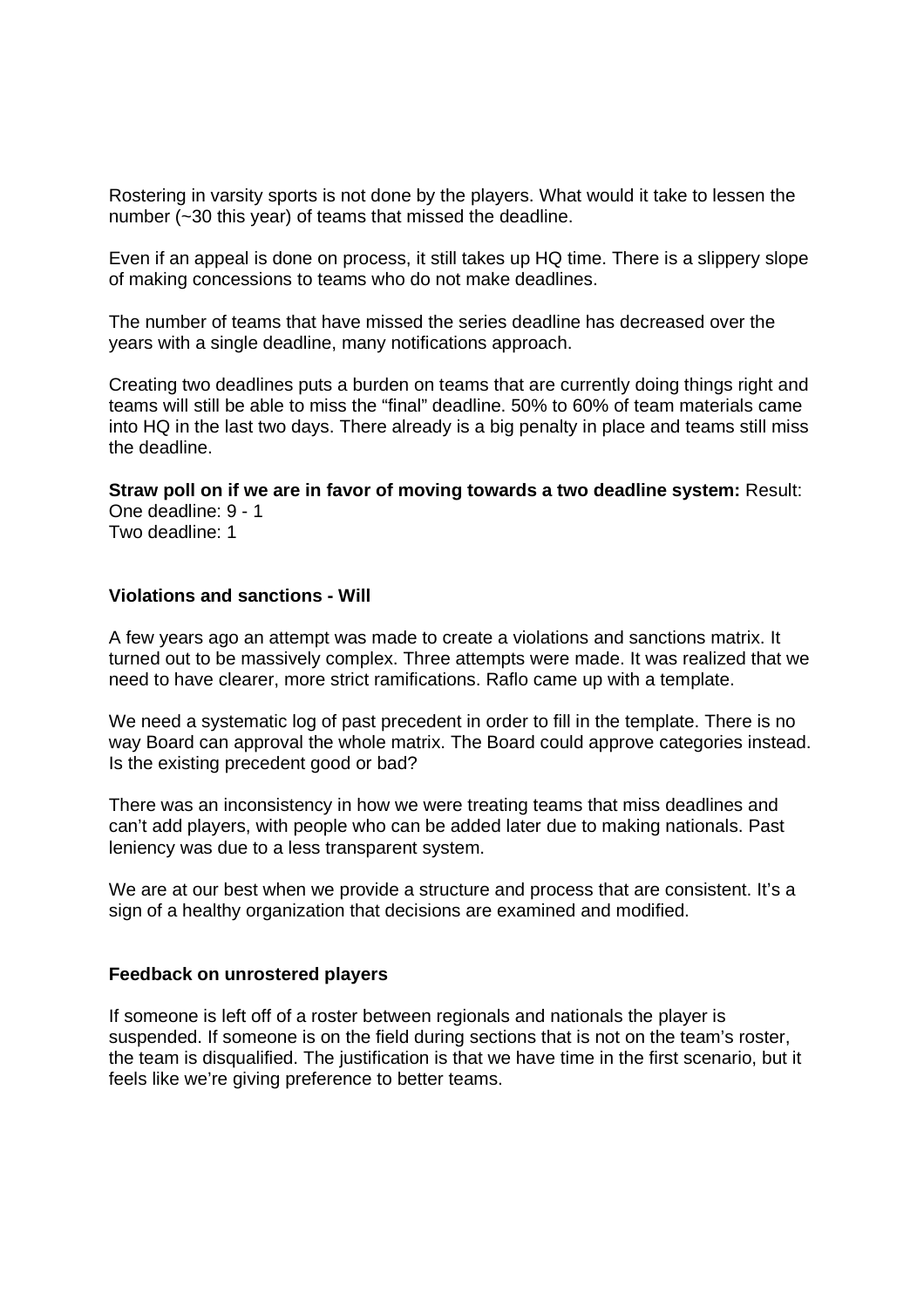What is the minimal deterrence necessary at each level (sectionals, regionals, nationals) vs. being 100% consistent at each level. If a team would have been disqualified at sectionals, shouldn't they be disqualified at nationals?

What do we do about teams that miss the deadline before sectionals, but want to fix the error/omission before the tournament happens? If we do not have harsh sanctions there will be a benefit to not telling the UPA about unrostered players.

If we are going to be harsher, we need to make sure we have many additional supports. We need to make sure we have a hammer for the future. Clear lines would be put in different places.

#### **Straw poll on roster deadlines:**

1) One line but it's more lenient (Sectionals treated like Regionals/Nationals) - 5 2) One line but harder (Auto DQ every time) - 5 3) One line with the status quo enforcement - 1 One abstain

We need more feedback from our members and other sports. The National Directors will come up with some recommendations. Our membership may be split the same way.

### **College eligibility - Will**

Update on service exemption, eligibility start date, 5 years to play 4, exemption for nondegree students under special circumstances.

What is the definition of participation? Play a point? At the tournament with the team? Just on the roster? Past conclusion was participation was a person's name being on a roster. This method is enforceable down the road. Problems still exist: a player added without their knowledge, just in case, foul play, mistaken identity. A players is still on a roster if the don't pay and/or sign a waiver.

The competition committee thinks that we're at the right place. The negative is that people are put in a state of flux when they probably would have been told no right off.

The proven simplicity of the system seems to outweigh the negatives of the system.

About half of rostering is done online, and half done by paper. College/Youth tends to be more organized and online.

Players are taken off rosters within a reasonable about of time (month or two).

**Straw poll on the definition of participation:** 

Stay the same: 10 Be changed: 2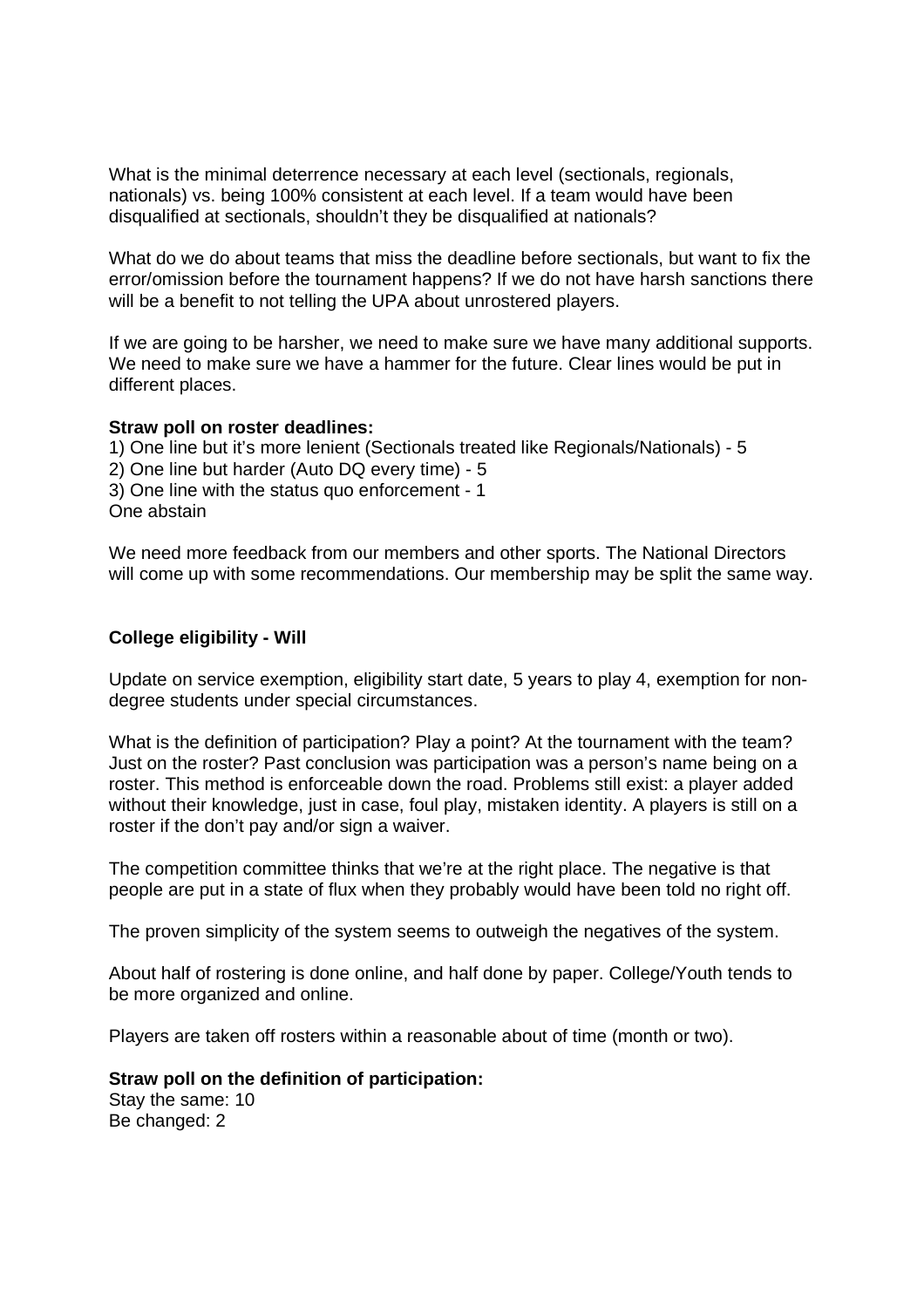Leave the issue of eligibility up to the competition committee.

### **College restructuring update - Will**

We are not close to being able to vote. Lots of information still needs to be collected. The next step is to survey the general membership. The issue needs to be pushed forward as hard as possible. The ED transition has slowed things down.

Should we hire someone to run the process? The person would need to not have a specific agenda and be familiar with the issue, but not necessarily be an expert. Will have to be very, very careful about many factors such as rostering deadlines and tourney announcements. The devil is in the details.

The feedback from coaches is that they are not convinced we need to do a whole lot different than what we are doing right now. The caveat is that these are only the coaches from Nationals.

What we are and what we own is eligibility.

Should we considering moving ahead on changes at a sub 100% level if it means we can get things rolled out faster? What are we willing to compromise on?

### **Straw poll on do we have the process focus on the final product, or this coming season:**

1) Final product - 2 2) Split focus - 10

#### **College changes recap - Will**

Observer experimenting, nationals expansion, bid allocation revision, D3.

At nationals there weren't any complaints about formatting or scheduling. The tournament is now 4 days long. People liked the ability to showcase games.

Two games a day upped the quality of play. People liked being able to see games in their division.

D3 (Matthew): Teams like having the UPA around. Teams have different challenges. Probably don't need to make the event too substantial for there to be a great improvement. They wish the tournament was earlier. They had four women's teams.

#### **Observer policy**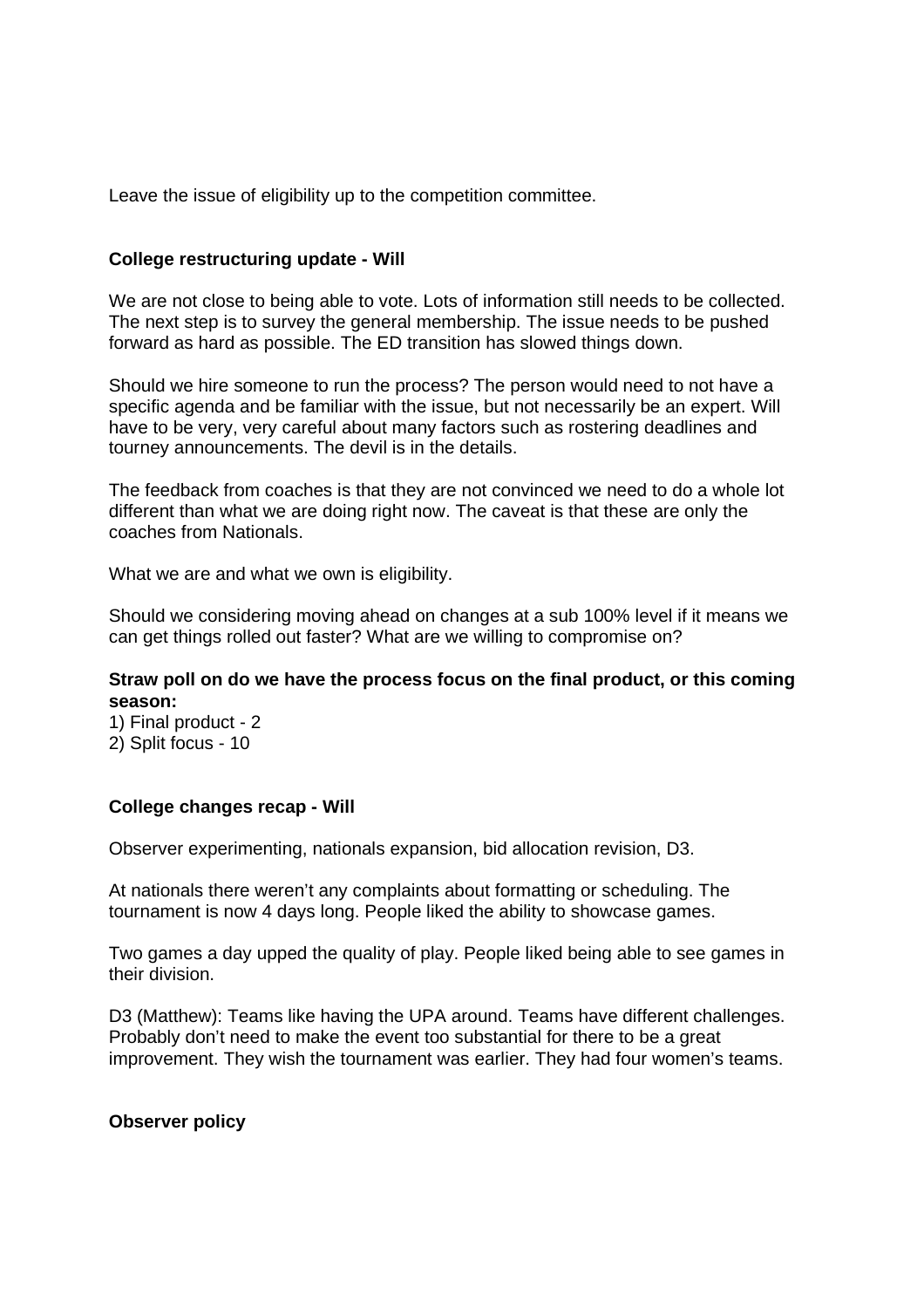Is it clear? Will we experiment with refs? What are our limits on what we'll experiment on/with?

There is debate on what calls are objective vs. subjective.

Can we experiment with rules that are against our policy regarding officials? We can experiment on things without making them policy. This helps us examine our policy. It's also a plus that we have control and direct access to the information gathered from the experiment.

People are not concerned about the immediate impact. They are worried about the long run.

**Straw poll: Is the Board is okay with experimenting with things that are ourside of our policies:** 

Yes: 12 No: 0

## **Straw poll: Should this policy be revamped?**

Yes: 12  $N<sub>0</sub>$ : 0

# **Proposal: 2009\_1 High School Eligibility**

Submitted by Danielle Hoffman

Proposal Wording: This proposal has 3 basic components related to "Eligibility to Play" which can be voted on separately or jointly.

- 1) A player is eligible to play for a team if they are zoned for the high school where the team resides, but the player attends a magnet school within the school district for academic purposes and there is no home based team at their magnet school.
- 2) A player is eligible to play for a team that is within their school district and there is no home based team at their school. Limit 2 players per team that fit this description.
- 3) A player is eligible to play for a neighboring school district that has been on the team for a period of one school year or more, there is no home team at their school or within their school district, and they can provide written acknowledgement from their school's athletic director that they are unable to support an Ultimate Team at their home school. Limit 2 players per team that fit this description.

### **Discussion**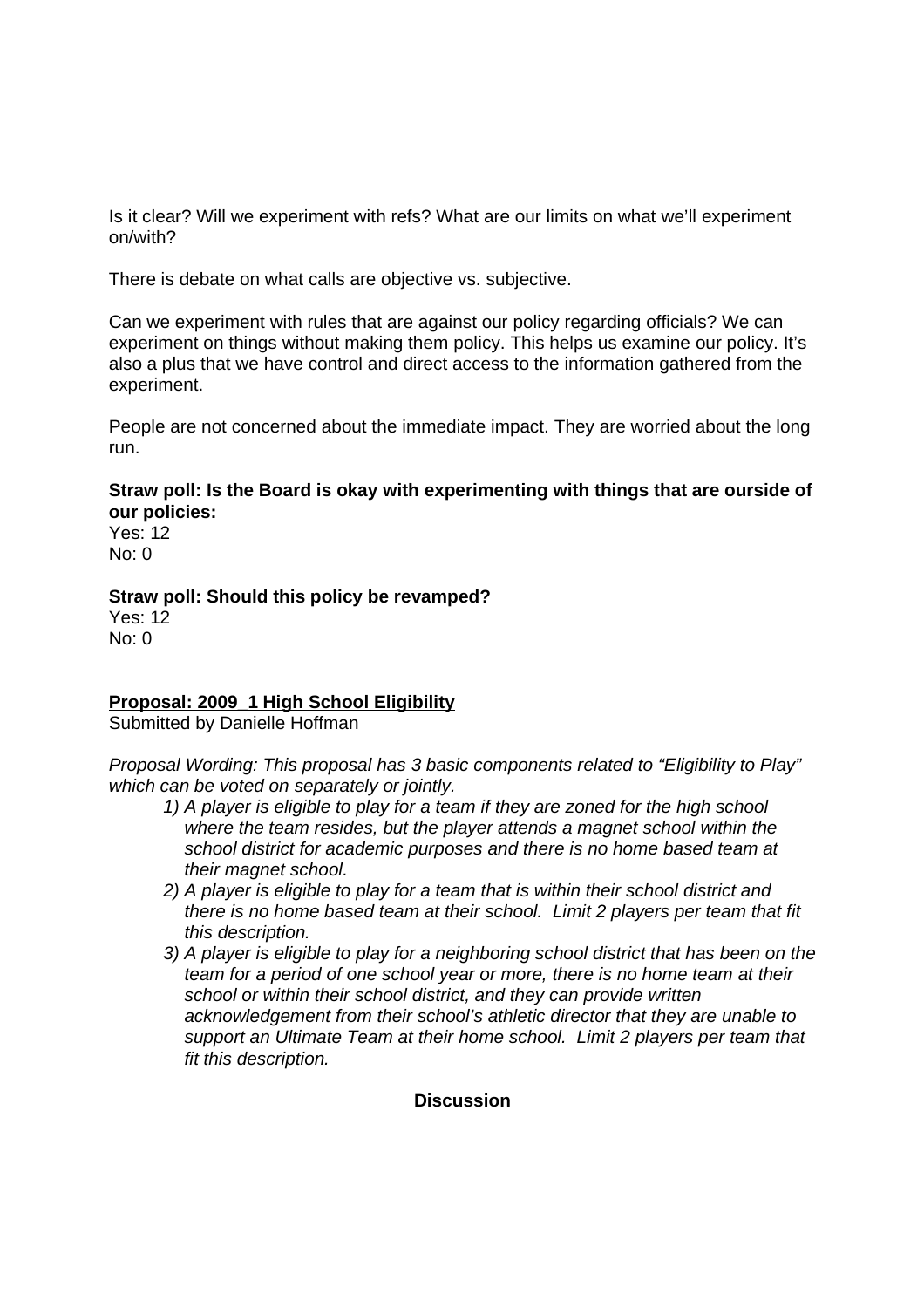The policy would be hard to run on a national level. Too much is left to individual schools/districts/states. Easterns and Westerns are the only tournaments this policy would impact. These players can play in all other UPA youth events.

### **Straw poll on the entire proposal:**

For: 0 Against: 11 Abstain: 1

**Straw Poll: In favor of a policy based on local policies?** (If a school policy allows for outside players we allow them to play at Easterns and Westerns.) For: 5 Against: 6 Abstain: 1

**Motion to approve: Seamon, seconded Lionetti. Declined. 0-12-0.** 

### **Proposal 2009\_2 Rule Change to High School Eligibility**

Submitted by Louis Abramowski

Proposal wording: It is proposed that to provide a practical opportunity to the overwhelming majority of high school students in the United States, a player from a school with no team may be granted an exception to compete with a team from a high school in the same school district at a high school championship event (such as Easterns or Westerns) only after having participated with the team at a UPA sanctioned event during the previous calendar year. Participation can be limited to appearance on a roster, without actual playing time in the event. No team shall have more than 2 roster members falling under this policy. No student member participating in this rule shall be on another ultimate team.

#### **Discussion**

The two person limit is problematic. What happens when there are three potential players? Playing Ultimate in HS is all about choices.

#### **Motion to approve: Thorne, second Bartram. Declined 0-12-0.**

**Proposal 2009\_3 Jr. National Team Player Selection Criteria** Submitted by Meredith Tosta

Proposal wording: Players eligible to represent the Ultimate Players Association and the United States on Junior National teams must meet the following criteria:

A) Be US citizens or have lived in the US for over 2 years;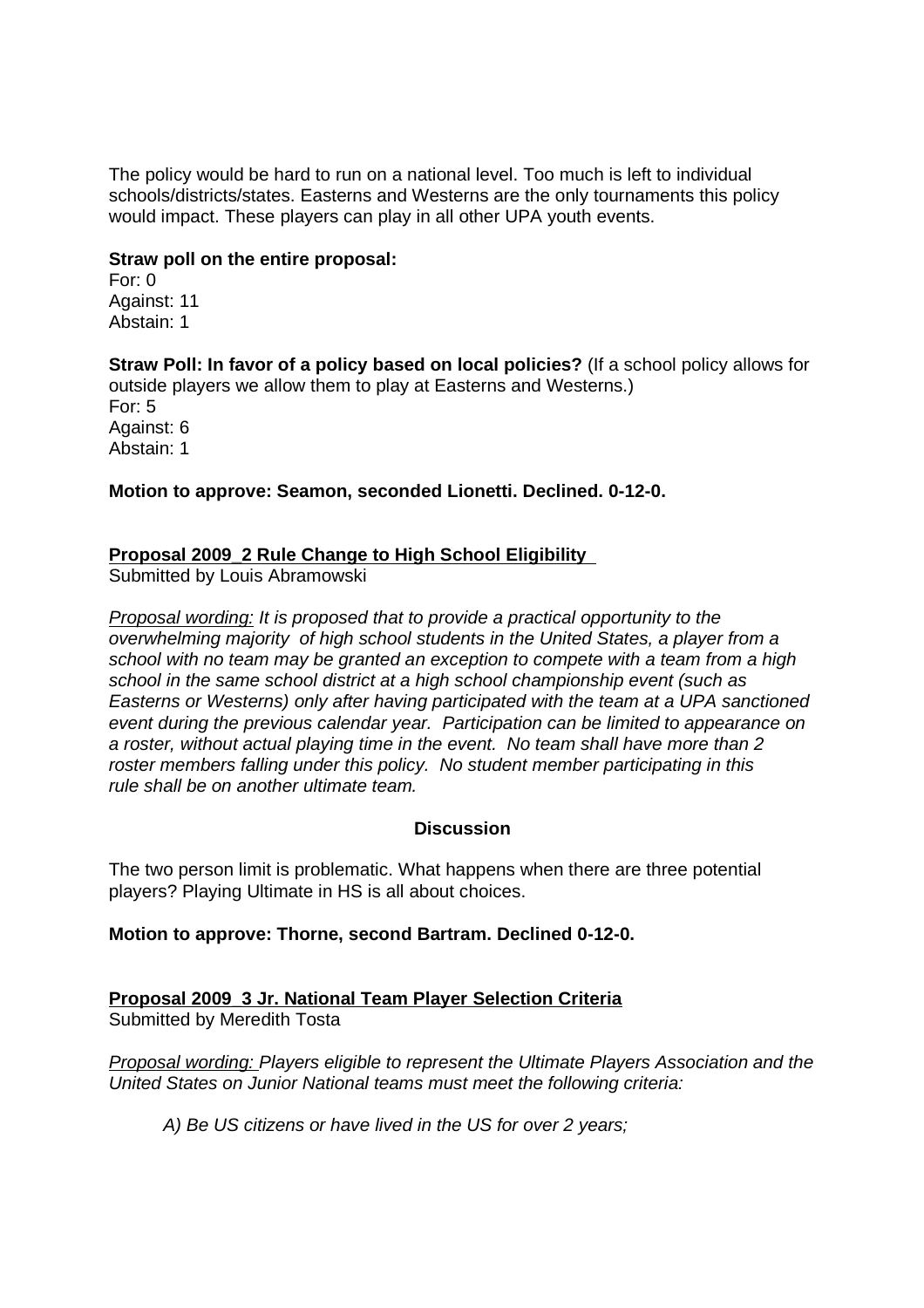B) Be current UPA members;

- C) Must be 19 or under, i.e. will not turn 20 in 2010 (no lower age limit);
- D) Have parent/guardian permission;
- E) Will respect the tough decisions of the selection committee; and
- F) Will be able to attend the training camp and the trip to World Championship event.

In addition to the criteria listed above, players must also have demonstrated the highest level of sportsmanship, and will be evaluated based on their skills, athleticism, leadership, team orientation and performance. Should players posses similar abilities in the above categories, preference should be given to geographic diversity and community outreach.

### **Discussion**

Do we want lots of HS players? Do we want geographic representation? Don't we want to guarantee both? There are massive numbers of players trying out. Coaches should be able to adapt.

The 1/3 rule was originally put into place due to the behavior of college aged participants. Behavior is not an issue anymore.

Coaches will like the freedom to build their team. There is a precedent for the UPA applying different eligibility rules than WFDF (Age of Masters players). Youth Ultimate means different things to different people.

If a coach is willing to take the position, they should be willing to take the parameters of the position.

To some, college play does not equal youth play.

If there are geographic quotas for the team composition, no one will ever know for certain if they made the team because of one.

# **Straw poll: Should there be any restrictions based on age (or college participating) or should the proposal stand as written?**

Yes: 6 No: 6

**Straw poll: Should there be any kind of geographic restriction or should the proposal stand as written?**  Yes: 6 No: 6

Tabled until Saturday.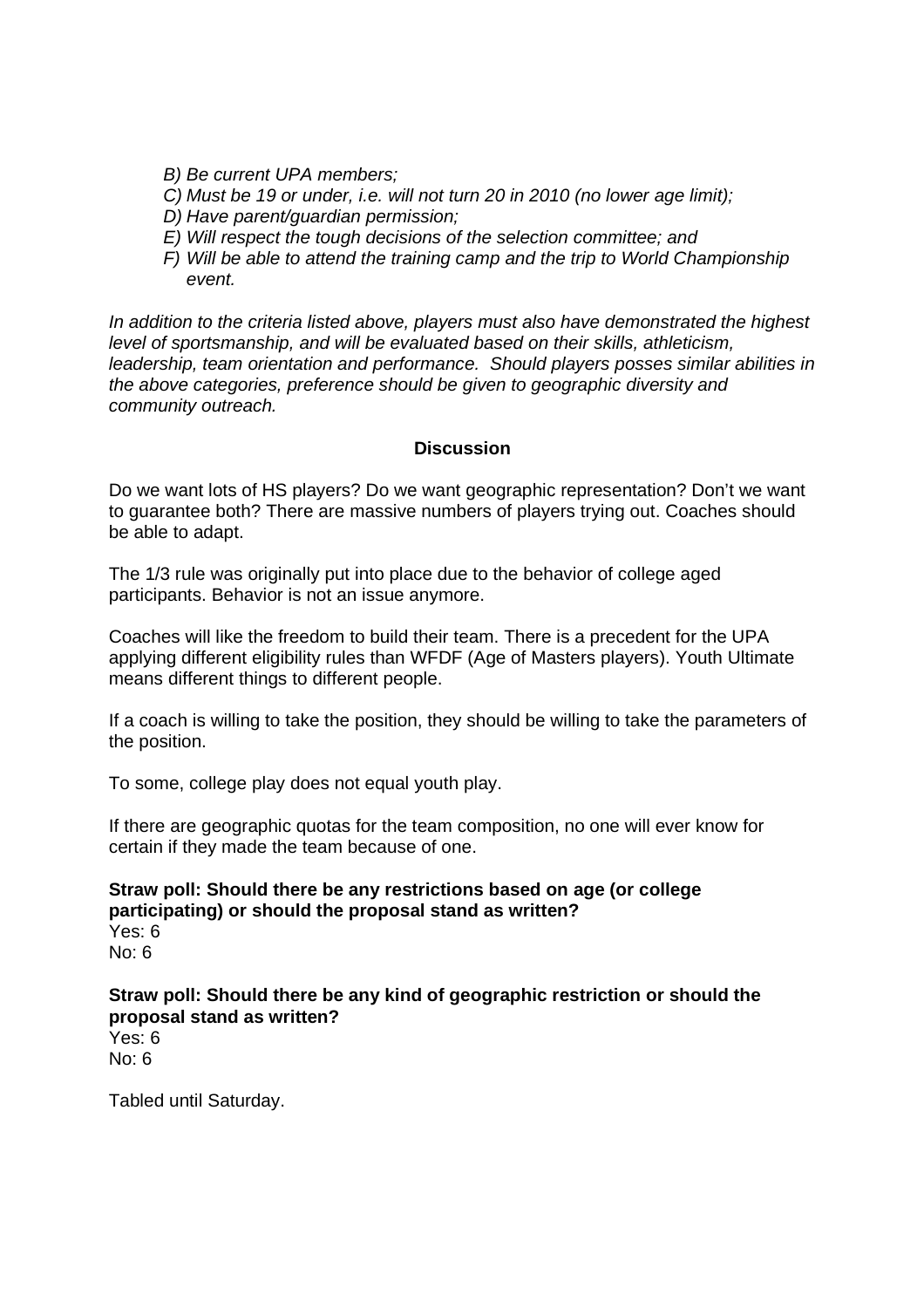**5:30pm:** Meeting is adjourned for the day

### **Saturday, June 13th, 2009**

**8:05am:** Meeting opened

### **Strategic planning - Will**

Championships: 14 women's masters teams are currently registered. One from each region is needed for the event to be called a "championship".

Youth: Educational video is in the final stages of production, new YCC bid structure will soon go into effect, there are 22 state championships and a couple more on the way, a youth best practices manual is being worked on, the coaching clinics have been divided into two parts, a super highlight video of girls youth Ultimate is being worked on.

Sport development: Nothing but positive feedback from NIRSA and the club sports advisory council. We need to work on our support of intramural leagues. We are currently reaching them by creating other structures and putting information out there.

Women's leadership: Coaching rebate program is still underway.

Standing rules committee: Wants the rules quiz just to be online.

League: More league coverage has been slowed by not having a communications director. League conference went well again. Slightly more people this year. A league affiliation model is more of a relationship with the league and not the players. We need to prioritize pushing an affiliation model forward. More data needs to be collected.

Observers: Ran clinics and experimental events in the spring. 6 clinics run this spring. An experimentation and feedback mechanism is being developed along with a webpage with all of the info on the experiments. The open college division was very close to voting in active travel calls at nationals.

Membership: Four new types: 450 coach-players, 109 coaches, 41 friends and family, and 5 friends-family/coach. A membership tent was a big draw at events. Also took some pressure off of the HQ tent. Will be nice to continue putting up the tent as long as it can be budgeted. No public access to an alumni database

CUPA ED Meeting: They want to use some of our coaching/observing materials/programs. We will be licensing our observer program to them. There will be training clinic in Canada before their nationals. They have government funding if they develop their own coaching certification.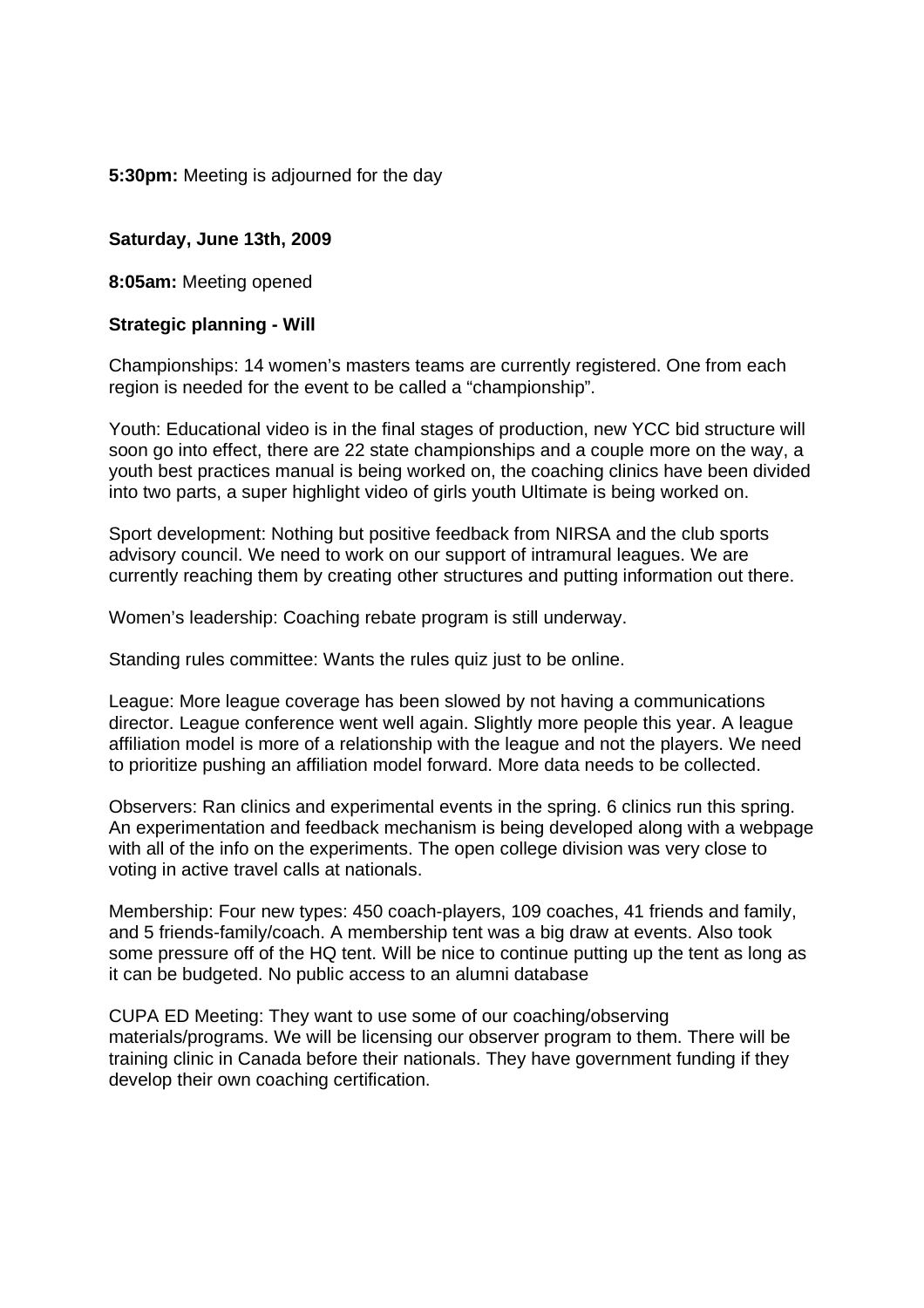First Sports (Web Development): Weekly meetings through WebX. There has been a lot of progress made on the modules. It's a challenge since it's a moving target. The CRM (Database management) we released to the UPA a couple months ago. There are several different portals: accounts, competition, event management. Follow up with First Sports is the hardest part of the project. Could this project be another area where we hire someone to push the project forward?

### **Proposal 2009\_3 Jr. National Team Player Selection Criteria**

Submitted by Meredith Tosta

### **Discussion continued from Friday:**

What is the purposed of the team? Best? What is Youth? What is the role of the team?

Does each goal have to be mutually exclusive?

Is the team a showcase team? What is being showcased? Are we rewarding the top 20 players? It's not about growth?

If we don't have age and geographic restrictions, we still have a layer of protection: the coach.

The team will be diverse as long as we are successful at everything else we do.

We have a huge structure. By placing restrictions you are saying you don't trust the structure.

If there is a low risk of extremes (all college players, all from two regions) why not guarantee that it won't happen?

**Straw poll: Should we keep the current restriction (1/3 rule) on post-HS players?**  For: 3

Against: 8 Abstain: 1

**Straw poll: Should we add some kind of geographic restriction?**  For: 3 Against: 9

**Vote to amend the last sentence of the proposal to read: "Consideration should be given to geographic diversity and community outreach." Weisbrod, second Bartram.** 

For: 11 Against: 1 Proposal is amended as proposed.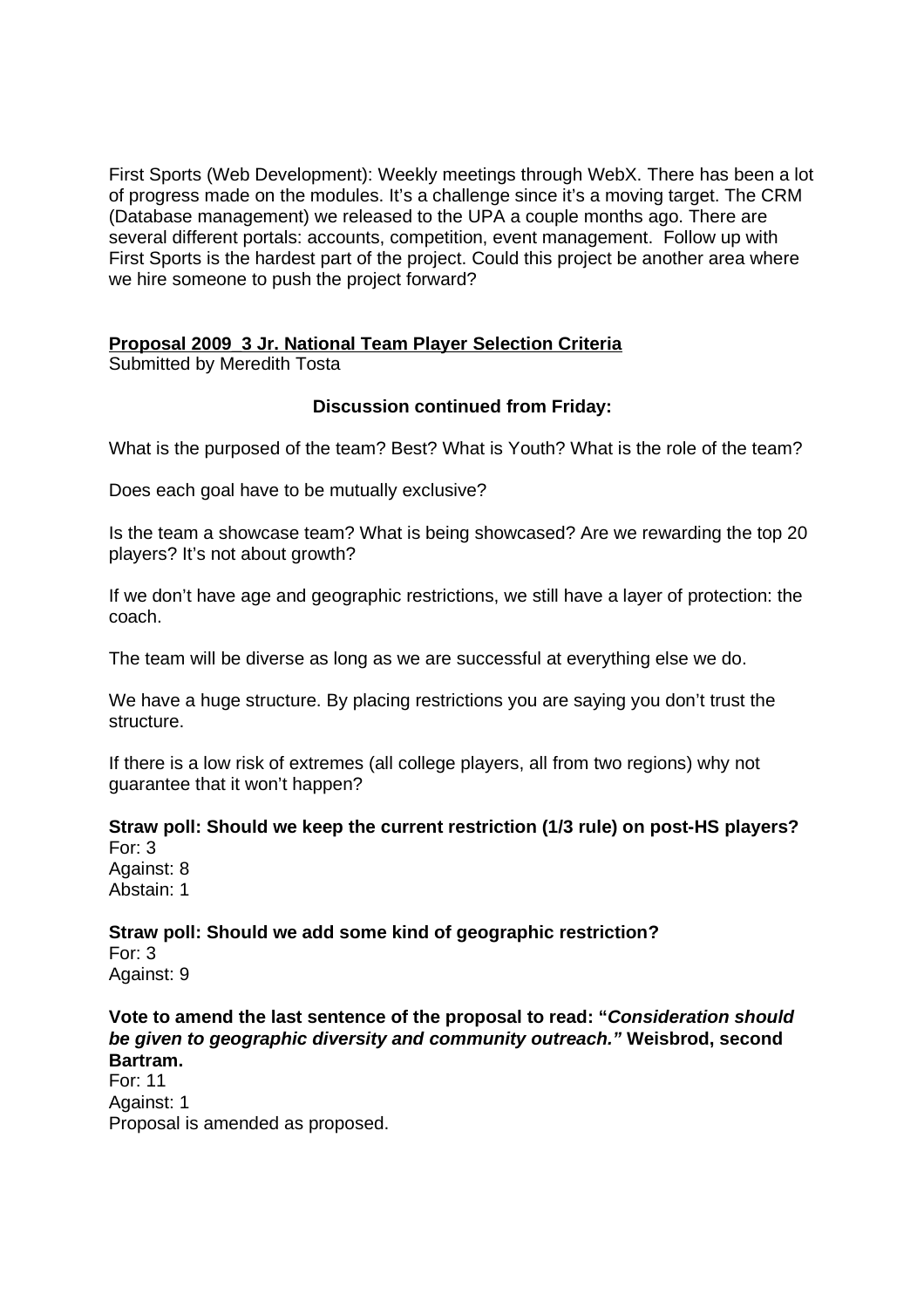## **Vote to amend the team name to "The US U20 National team". Terry, second Weisbrod.**

For: 6 Against: 5 Abstain: 1 Proposal is amended as proposed.

### **Vote to add a team conduct requirement E. Ambler, second Eckhoff.**

For: 12 Against: 0

Proposal is amended as proposed.

Amended Proposal Wording: Players eligible to represent the Ultimate Players Association and the United States on the U-20 National teams must meet the following criteria:

- A) Be US citizens or have lived in the US for over 2 years;
- B) Be current UPA members;
- C) Must be 19 or under, i.e. will not turn 20 in 2010 (no lower age limit);
- D) Have parent/guardian permission;
- E) Will agree to abide by the team Code of Conduct;
- F) Will respect the tough decisions of the selection committee; and
- G) Will be able to attend the training camp and the trip to World Championship event.

In addition to the criteria listed above, players must also have demonstrated the highest level of sportsmanship, and will be evaluated based on their skills, athleticism, leadership, team orientation and performance. Consideration should be given to geographic diversity and community outreach.

### **Motion to approve proposal 2009\_3 as amended. Payne, second Bartram. Approved 9-3-0.**

### **Proposal 2009\_4 Board Seat Selection Policy**

Submitted by Mike Payne, Josh Seamon, and John Terry

Proposal wording: The UPA will change its Board seat selection approach to reflect the following seat types and frequency of election/appointment:

| <b>Seat Type</b> | # of Seats              | <b>Frequency of</b><br>election/appointment                     |  |
|------------------|-------------------------|-----------------------------------------------------------------|--|
| Regional elected | $6(1)$ for each region) | 2 elected each year, each region<br>newly elected every 3 years |  |
| At-Large elected |                         | 1 elected each year                                             |  |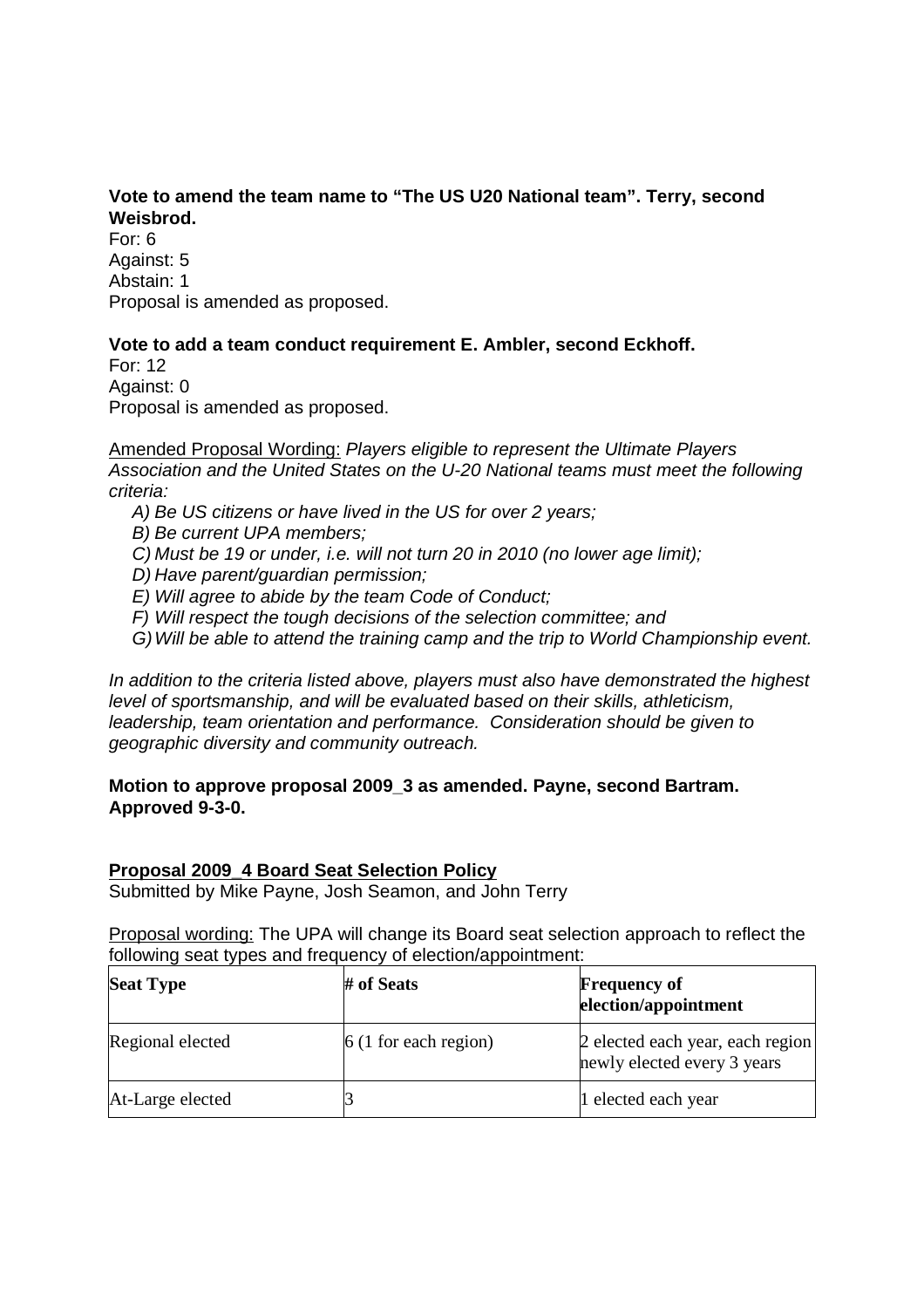| Board appointed | 1 elected each year |
|-----------------|---------------------|
|                 |                     |

To achieve this mix of seat types, the following seat selection process shall be followed 2009-2010:

| <b>Seat type</b>               | 2009 process<br>(to fill 2010 seats)<br>Year 1 of cycle |                       | 2010 process<br>(to fill 2011 seats)<br>Year 2 of cycle |  | 2011 process<br>(to fill 2012 seats)<br>Year 3 of cycle |                    |
|--------------------------------|---------------------------------------------------------|-----------------------|---------------------------------------------------------|--|---------------------------------------------------------|--------------------|
|                                |                                                         |                       |                                                         |  |                                                         |                    |
|                                | <b>Seats filled</b>                                     | <b>Total</b><br>seats | <b>Seats filled Total seats</b>                         |  | <b>Seats filled</b>                                     | <b>Total seats</b> |
| Regional<br>elected            |                                                         |                       |                                                         |  |                                                         |                    |
| At-Large<br>elected            |                                                         |                       |                                                         |  |                                                         |                    |
| Board appointed <sup>[1]</sup> |                                                         |                       |                                                         |  |                                                         |                    |

In each year, to fill the appointed seat, a Director will be appointed by the current Board (including outgoing Directors) through a selection process to be approved by the Board, but to include a majority vote of current Directors (including outgoing Directors) within the 6 months prior to the start of the newly-appointed Board member's term.

To facilitate the revised seat selection process, Article III, part 2 of the UPA's bylaws shall be revised to read as follows:

2. Election and Term of Directors. The Directors shall be elected annually either by written ballot available to all members of the Corporation or by online voting in a manner approved by the Board or by a combination thereof. Alternatively, a portion of the Directors may be appointed by the current Directors via a selection process approved by the Board. However, at no time may more than 25% of Directors be seated through the regularly-scheduled Board appointment process. There shall be no less than one (1) director from each region of the United States, as such regions are designated from time to time by the Board. Directors shall serve for a term of three (3) years; approximately one-third of the directors shall be elected or appointed each year. No director may serve more than two (2) consecutive three-year terms. A person who has served as a director for two (2) consecutive three-year terms shall become eligible to serve on the Board again after one (1) year has expired since the end of such director's last term. Each director shall hold office until the next annual meeting of Board and until his or her successor shall have been elected and qualified. Candidates must be at least 18 years of age. The following further policies apply specifically to Directors seated through the election process: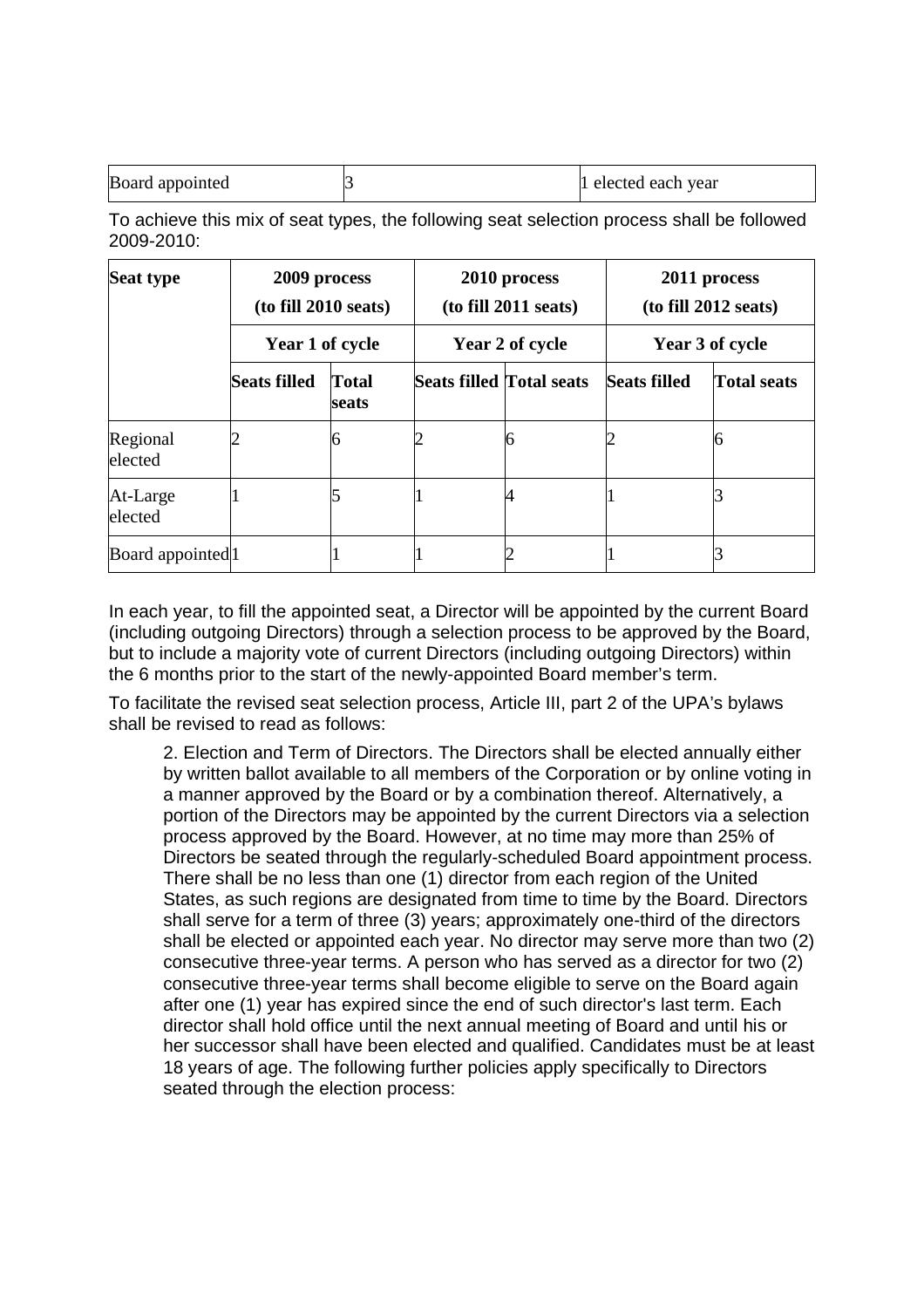- o Candidates for director positions shall be solicited and approved by a standing Nominating Committee, or by petition signed by no less than seventy-five (75) members in good standing. All such petitions shall be submitted to the Secretary of the Corporation no less than thirty (30) days prior to either the date the ballot is scheduled to be available or when the online voting is scheduled to begin (whichever is earlier).
- o The date the ballot is to be available and/or the date online voting is scheduled to begin shall be posted on the Corporation's website and, if practicable, printed in advance in the Newsletter.

### **Discussion**

We now have set fields where we need expertise (IT, Law, Marketing, Managers). With the current structure we could easily have no representation in a crucial field. It is very common for Board to appoint seats. We need to make sure the public understands that this is for the betterment of the Board. Limiting the term of the appointed Board members is not preferable since it makes that position not equal to the others. Appointing 3 of 12 will not dilute the representative nature of the Board. Should the size of the Board be increased?

### **Straw poll: Are we in favor of appointing Board members?**

For: 12 Against: 0

#### **Straw Poll: Are we in favor of:**

a) 12 member Board: 4 b) Increasing the size of the Board: 3 c) Abstain: 5

We need to make sure we don't lose our connection to the community. Are there any significant cons to going to a Board of 15 members? We would have three more people "doing stuff". Board still would elect all ExeComm positions. We will lose at-large candidates. It will be hard at first but we need to detach.

#### **Straw poll: How large should the Board be?**

12: 7  $15.3$ Abstain: 3

### **Straw poll: Should the proposal be passed as written?**

For: 8 Opposed: 2 Abstain: 1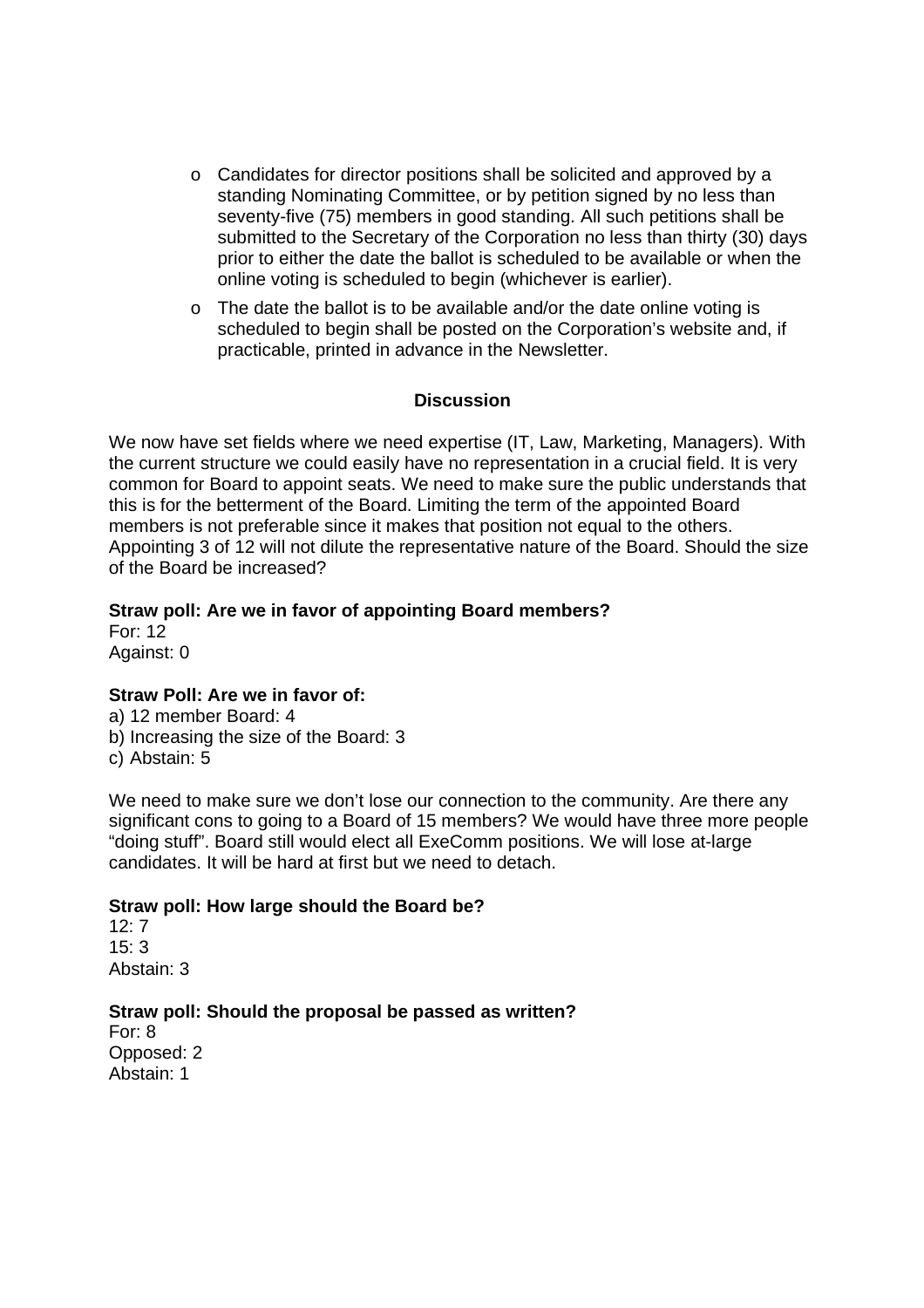A smaller board means there is a smaller chance of having duds, but a higher change of eliminating a good one. A larger board means a higher change of duds, but less of a chance of eliminating a good one.

Everyone in the room being the same (3 year terms) is a good way to go.

We will get more of what we want with the three appointed people. We have to trust that there are people out there who will run and be okay with not winning.

**Straw poll: How large should the Board be?**  Larger that 12: 5 Stay at 12: 6 Abstain: 1

**Motion to approve proposal 2009\_4 as written: Thorne, second Terry. Approved 9- 2-1.** 

#### **Proposal 2009\_5 Board Meeting Action Summary**

Submitted by John Terry

Proposal wording: At the conclusion each of the two board meetings, the President and Secretary will prepare a statement describing significant actions and topics of discussion which occurred at the meeting. The statement will be posted no later than two days following the conclusion of the meeting.

#### **Discussion**

It would be very useful to get something out before the minutes so that the public can be made aware of what happened at the meeting and topics can be discussed. It takes a while for minutes to be posted.

We need to be careful about posting summary items without sufficient justification or the membership may draw the wrong conclusions about why something was or was not passed.

Board members can give evidence of disagreement on the Board, but not undermine Board actions. Maybe we should post "minority opinions" in the future.

#### **Straw poll: Should we pass some version of this proposal?**

For: 8 Against: 3 Abstain: 1

A hard deadline ensures it gets done. Sets a strong cultural tone. We can fold this policy into any larger communications policies that emerge.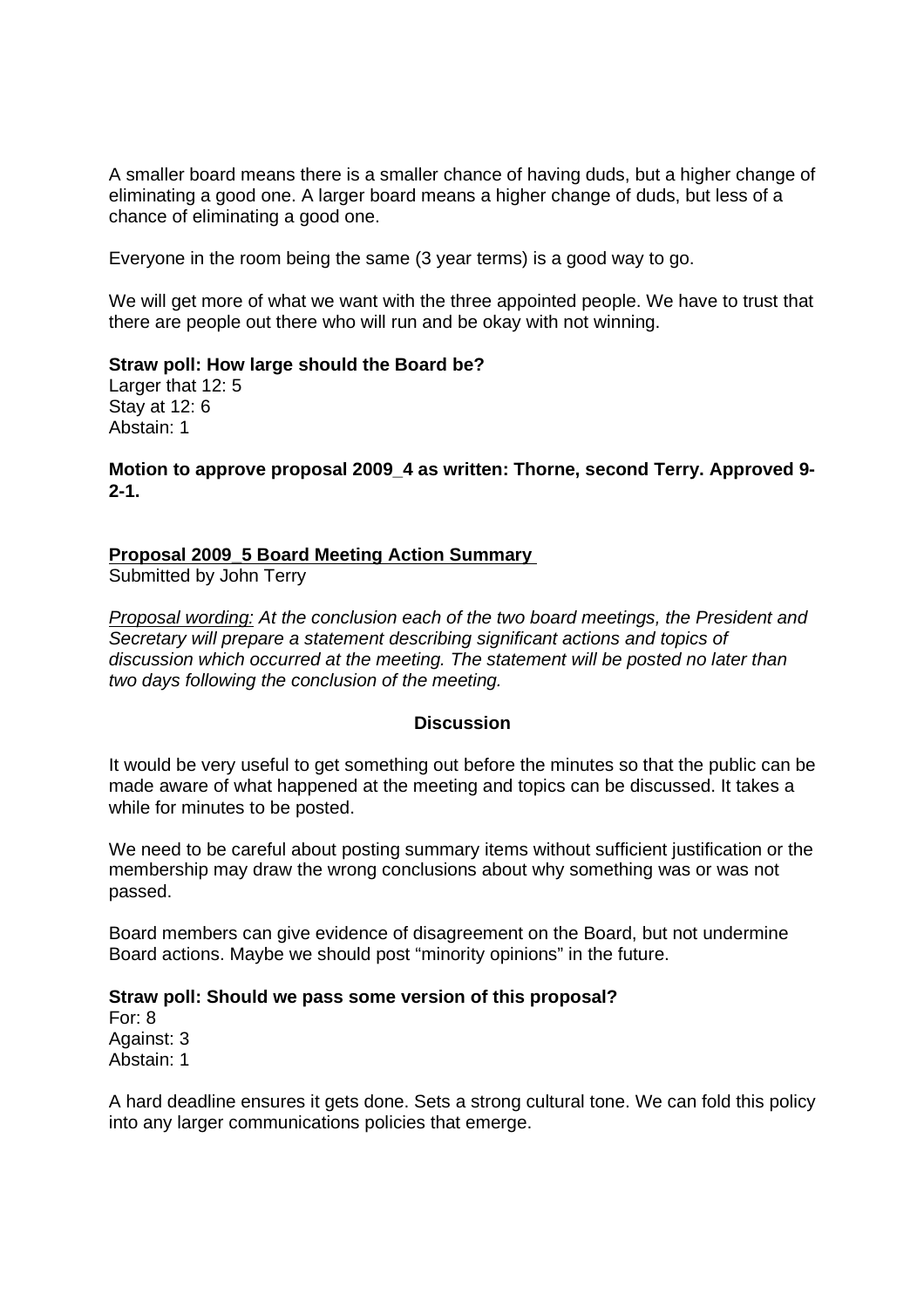Motion to amend proposal 2009 5 as follows:

"At the conclusion of every board meetings, at the desecration of the President, the President and Secretary will prepare a statement describing significant actions and topics of discussion which occurred at the meeting. The statement will be posted no later than 10 days following the conclusion of the meeting."

#### **Seamon, second Eckhoff. Approved 9-2-1.**

#### **Hall of Fame Refinement Committee 2009 Recommendations**

There is a problem with high peer ratings on individuals with spirit issues when it gets to Hall voters. The idea is to have the peer pool provide a 3 point spirit rating and hold a public call for comments. Spirit is not an out and out eliminator on its own.

Straw poll: Should we pass the proposal as it stands? For: 10 Against: 0 Abstain: 0

#### **Motion to approve Hall of Fame Refinement Committee 2009 Recommendations as written: Thorne, second Seamon. Approved 11-0-0.**

#### **Grievance policy - Mandy**

We have a very open door appeals process. Most organizations don't let appeals get to the Board. The issue is less about time spent by the Board and more about time spent by the staff. The process could be streamlined by scoping the decisions out to set up groups. Should the ED check be taken out? The process should be either the Board all the time, or the committee. We should add another layer. The Board should stay in the loop.

#### **Straw poll: Should appeals go to the full Board or Committee?**

Full Board: 8 Committee: 2 Abstain: 1

Which appeals will the Board hear? Not hear? We need to avoid a cycle of complaints from unhappy people. People should know that they can go to the full Board.

Are there any types of appeals that shouldn't be brought to the full Board? Until we are flooded, no.